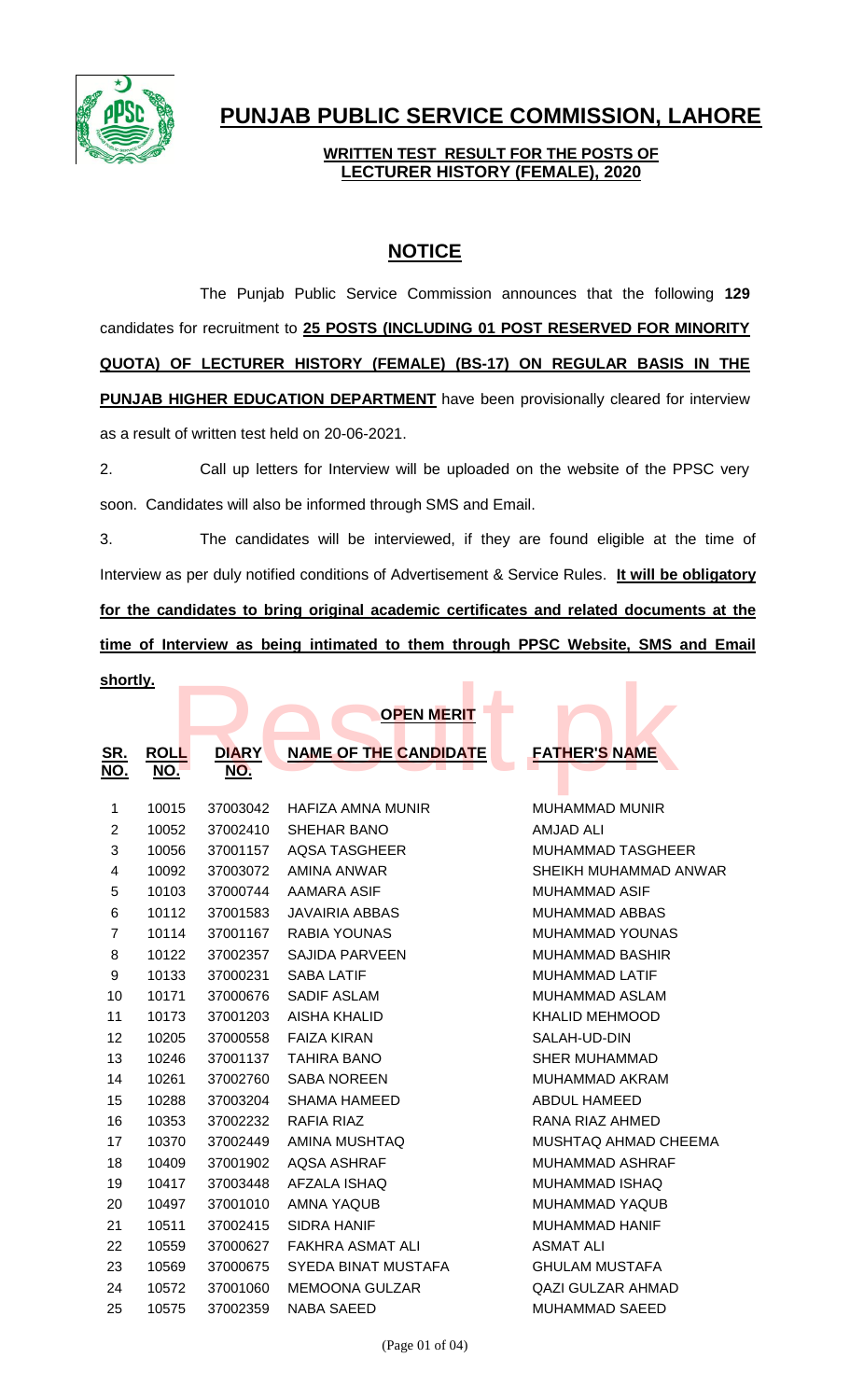| 26 | 10608 | 37000956 | <b>BATOOL FATIMA</b>       | MUBARIK ALI CHEEMA        |
|----|-------|----------|----------------------------|---------------------------|
| 27 | 10632 | 37001598 | SAIMA ANJUM                | <b>SHAUKAT ALI</b>        |
| 28 | 10643 | 37001767 | NAZUK HAMEED KHAN          | ABDUL HAMEED KHAN         |
| 29 | 10673 | 37002588 | FARWA ARSHAD ALI           | ARSHAD ALI KHARAL         |
| 30 | 10693 | 37002584 | <b>SAMINA NAZ</b>          | <b>GHULAM RASOOL</b>      |
| 31 | 10695 | 37001402 | RABIA MEHWISH              | <b>SALAMAT ALI</b>        |
| 32 | 10788 | 37001573 | <b>GULSION NASIM</b>       | MUHAMMAD NASIM            |
| 33 | 10798 | 37002324 | <b>HUMAIRA QADAR</b>       | <b>GHULAM QADAR</b>       |
| 34 | 10815 | 37000367 | AMINA NASIR                | <b>MADAD ALI NASIR</b>    |
| 35 | 10818 | 37002036 | NOREEN FATIMA              | AKBAR ALI MUJAHID         |
| 36 | 10824 | 37000247 | <b>KIRAN ALI</b>           | <b>IRFAN ALI</b>          |
| 37 | 10839 | 37000663 | SAIMA KOUSAR               | <b>MUHAMMAD SHAFIQ I</b>  |
| 38 | 10849 | 37001441 | SOBIA SARDAR               | <b>SARDAR MUHAMMAD</b>    |
| 39 | 10851 | 37000087 | <b>MAHR UL NISA SHAHID</b> | <b>HAFIZ SHAHID MEHMO</b> |
| 40 | 10954 | 37000101 | SAIMA NASEEM               | <b>KHALID HUSSAIN</b>     |
| 41 | 10955 | 37001054 | <b>JAVERIA IQBAL</b>       | <b>IQBAL AHMAD</b>        |
| 42 | 11037 | 37000212 | <b>FATIMA HUSSAIN</b>      | <b>GHULAM HUSSAIN</b>     |
| 43 | 11064 | 37000258 | <b>SAIRA IQBAL</b>         | MUHAMMAD IQBAL            |
| 44 | 11074 | 37002902 | <b>SHAMIM KOUSAR</b>       | SHOUKET ALI               |
| 45 | 11096 | 37001264 | <b>MASHTA ARSHAD</b>       | MUHAMMAD ARSHAD           |
| 46 | 11157 | 37003034 | <b>SOFIA</b>               | <b>MUHAMMAD NAEEM F</b>   |
| 47 | 11158 | 37002476 | SADIA ABBAS                | MUHAMMAD ABBAS            |
| 48 | 11163 | 37001397 | AASMA SHAUKAT              | <b>SHAUKAT ALI</b>        |
| 49 | 11211 | 37000218 | AYESHA GHULAM NABI         | <b>GHULAM NABI</b>        |
| 50 | 11250 | 37000145 | KANWAL ABRAR               | <b>ABRAR HUSSAIN</b>      |
| 51 | 11289 | 37001483 | MADEEHA ARSHAD             | MUHAMMAD ARSHAD           |
| 52 | 11297 | 37002385 | HAFSA BASHARAT             | <b>BASHARAT ALI</b>       |
| 53 | 11316 | 37001364 | SADIA TABASSUM             | <b>WARIS ALI</b>          |
| 54 | 11338 | 37001601 | <b>SANA ZAHEER</b>         | ZAHEER-UD-DIN             |
| 55 | 11369 | 37000873 | <b>SADAF IQBAL MALIK</b>   | <b>IQBAL HASSAN MALIK</b> |
| 56 | 11387 | 37001398 | <b>NIDA REHMAN</b>         | <b>ABDUL REHMAN</b>       |
| 57 | 11393 | 37002718 | HIRA ADEEL                 | RANA ADEEL ASGHAF         |
| 58 | 11437 | 37000007 | <b>ZUNAIRA ZAHEER</b>      | <b>RANA ZAHEER UL HAS</b> |
| 59 | 11449 | 37001128 | <b>SHEREEN</b>             | <b>GHULAM HUSSAIN</b>     |
| 60 | 11471 | 37001749 | MASOOMA ZAFAR              | MIRZA ZAFAR IQBAL E       |
| 61 | 11496 | 37001285 | <b>IRAM NAZ</b>            | MUHAMMAD MUNIR            |
| 62 | 11562 | 37003014 | KOMAL AFZAAL               | AFZAAL AHMED              |
| 63 | 11574 | 37001383 | <b>UJJALA KHAN</b>         | ZIA ULLAH KHAN            |
| 64 | 11585 | 37001587 | <b>BENISH MUSHTAQ</b>      | MUSHTAQ AHMAD             |
| 65 | 11616 | 37002501 | AYESHA SADDIQA             | <b>ASGHAR ALI</b>         |
| 66 | 11619 | 37000699 | MUNAZZA SHAHEEN            | <b>TALIB HUSSAIN</b>      |
| 67 | 11631 | 37003112 | RUKHSANA AKHTER            | AKHTER HUSSAIN            |
| 68 | 20003 | 37002710 | SADIA RASHEED              | RASHEED AHMED             |
| 69 | 20024 | 37000249 | <b>KAINAT BIBI</b>         | RAJA MUHAMMAD EH          |
| 70 | 20053 | 37001042 | AYASHA YAQUB               | MUHAMMAD YAQOOB           |
| 71 | 20122 | 37002118 | <b>QURAT-UL-AIN JAFEER</b> | MUHAMMAD JAFEER           |
| 72 | 20227 | 37003416 | <b>GHAZALA YASMEEN</b>     | <b>LIAQUAT ALI</b>        |
| 73 | 20288 | 37000253 | <b>RUBY NAZ</b>            | <b>MUHAMMAD DIN KHAI</b>  |
| 74 | 20318 | 37000615 | MAIRA HILAL                | HILAL AHMED KHAN          |
| 75 | 20350 | 37001393 | <b>SAMINA BASHIR</b>       | MUHAMMAD IQBAL            |
| 76 | 20369 | 37002988 | SIDDIQA LATIF              | <b>ABDUL LATIF (LATE)</b> |
| 77 | 20389 | 37003064 | NIMRAH SAMREEN             | ANWAR UL MEHMOOD          |
| 78 | 20409 | 37000192 | FATIMA TUZ ZAHRA AHMED     | AHMED DIN                 |
| 79 | 20412 | 37003104 | ZAINAB SADIQ               | <b>MUHAMMAD SADIQ</b>     |
| 80 | 20461 | 37000081 | <b>FARHAT BEGUM</b>        | <b>KHAN ZADA</b>          |
| 81 | 30038 | 37000834 | <b>JAVARIA ZIA</b>         | ZIA UR REHMAN AMJA        |
| 82 | 30109 | 37001882 | NADIA MUNAWAR              | MUHAMMAD MUNAWA           |
| 83 | 30136 | 37000196 | <b>ZEENAT SABA</b>         | <b>CHOUDHARY MUHAM</b>    |
| 84 | 30145 | 37000866 | <b>OMEMA TARIQ</b>         | <b>WALIULLAH TARIQ</b>    |

MUBARIK ALI CHEEMA SHAUKAT ALI ABDUL HAMEED KHAN ARSHAD ALI KHARAL **GHULAM RASOOL** SALAMAT ALI MUHAMMAD NASIM GHULAM QADAR **MADAD ALI NASIR** AKBAR ALI MUJAHID **IRFAN ALI** MUHAMMAD SHAFIQ KHAN SARDAR MUHAMMAD HAFIZ SHAHID MEHMOOD BUKHARI KHALID HUSSAIN **IQBAL AHMAD GHULAM HUSSAIN** MUHAMMAD IQBAL SHOUKET ALI MUHAMMAD ARSHAD MUHAMMAD NAEEM RANJHA MUHAMMAD ABBAS SHAUKAT ALI **GHULAM NABI** ABRAR HUSSAIN MUHAMMAD ARSHAD BASHARAT ALI WARIS ALI ZAHEER-UD-DIN IQBAL HASSAN MALIK ABDUL REHMAN RANA ADEEL ASGHAR RANA ZAHEER UL HASSAN **GHULAM HUSSAIN** MIRZA ZAFAR IQBAL BAIG MUHAMMAD MUNIR AFZAAL AHMED **ZIA ULLAH KHAN** MUSHTAQ AHMAD ASGHAR ALI **TALIB HUSSAIN** AKHTER HUSSAIN RASHEED AHMED RAJA MUHAMMAD EHSAN MUHAMMAD YAQOOB MUHAMMAD JAFEER LIAQUAT ALI MUHAMMAD DIN KHAN HILAL AHMED KHAN MUHAMMAD IQBAL ABDUL LATIF (LATE) ANWAR UL MEHMOOD AHMED DIN MUHAMMAD SADIQ KHAN ZADA **ZIA UR REHMAN AMJAD** MUHAMMAD MUNAWAR KHAN CHOUDHARY MUHAMMAD RAFI ULLAH WALIULLAH TARIQ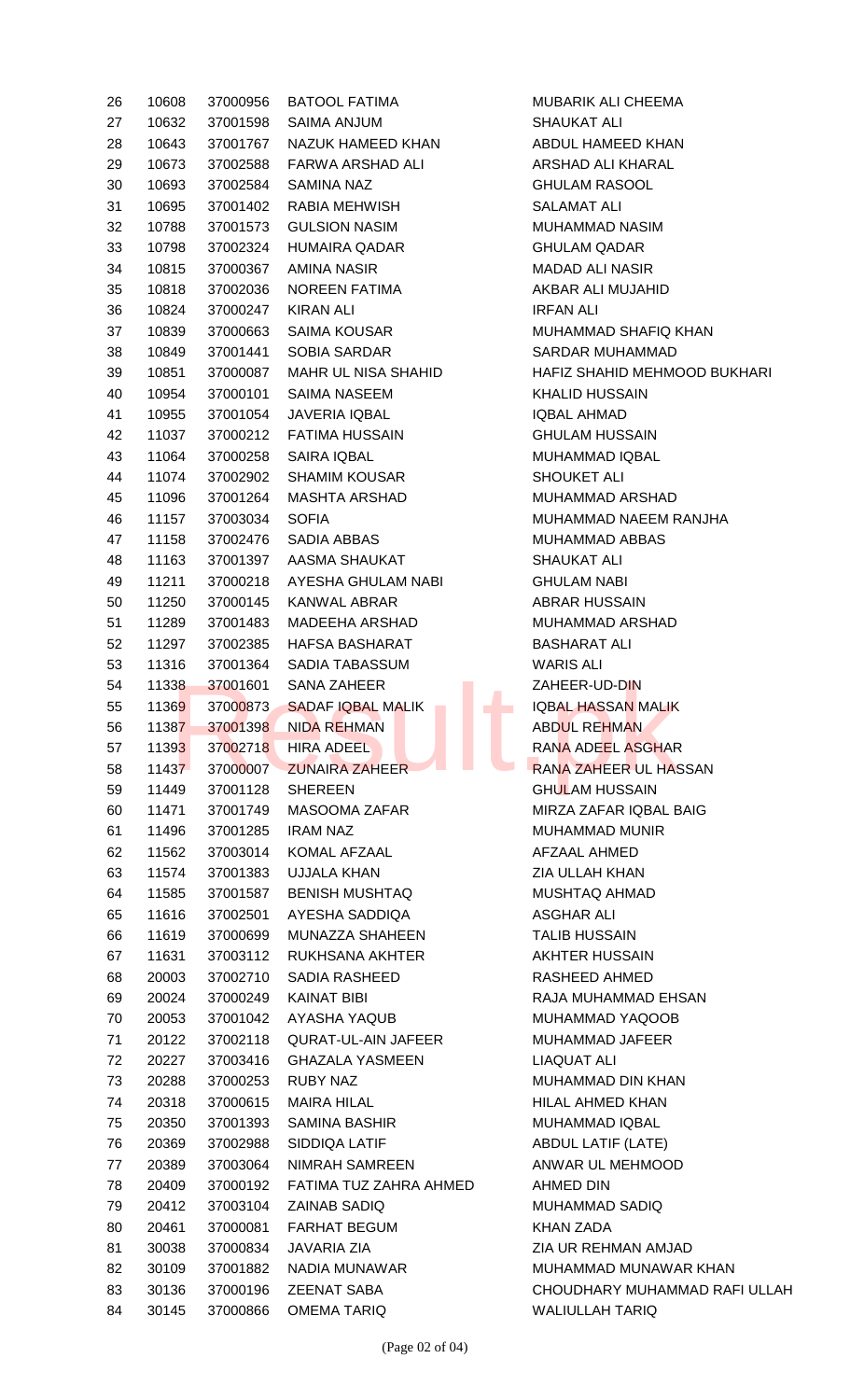| 85  | 30166 | 37000224 | SAIMA MEHVISH                                | FAYYAZ AHMED KHAN                                                                                                                                                                                                                                   |
|-----|-------|----------|----------------------------------------------|-----------------------------------------------------------------------------------------------------------------------------------------------------------------------------------------------------------------------------------------------------|
| 86  | 30193 | 37000396 | KHALIDA SHAFI                                | <b>MUHAMMAD SHAFI</b>                                                                                                                                                                                                                               |
| 87  | 30196 | 37001913 | ALIA GORIA                                   | ALLAH RAKHA                                                                                                                                                                                                                                         |
| 88  | 30208 | 37000074 | LINA JAVAID                                  | <b>JAVAID IQBAL</b>                                                                                                                                                                                                                                 |
| 89  | 30231 | 37000415 | ASMA MUSTAFA SAHOO                           | <b>GHULAM MUSTAFA SAHOO</b>                                                                                                                                                                                                                         |
| 90  | 30317 | 37000359 | <b>RUKHSANA RAFIQ</b>                        | RAFIQ AHMAD                                                                                                                                                                                                                                         |
| 91  | 30350 | 37001403 | MARYAM KHADIM HUSAIN                         | <b>KHADIM HUSAIN</b>                                                                                                                                                                                                                                |
| 92  | 30372 | 37000580 | AMBER KANWAL                                 | <b>KHADIM HUSSAIN</b>                                                                                                                                                                                                                               |
| 93  | 30401 | 37001360 | NIGHAT PARVEEN                               | SHAUKAT ALI ZAHID                                                                                                                                                                                                                                   |
| 94  | 40063 | 37001759 | ALIA PARVEEN                                 | <b>GHULAM RASOOL</b>                                                                                                                                                                                                                                |
| 95  | 40109 | 37002524 | AZIZA MANZOOR                                | MANZOOR AHMAD                                                                                                                                                                                                                                       |
| 96  | 40223 | 37003097 | SHAISTA RAZA                                 | MUHAMMAD RAZZAQ                                                                                                                                                                                                                                     |
| 97  | 40297 | 37002008 | <b>ZIKRA RAZA</b>                            | MUHAMMAD NAWAZ                                                                                                                                                                                                                                      |
| 98  | 40310 | 37001372 | MARYAM ZAFAR                                 | ZAFAR ALI KHAN                                                                                                                                                                                                                                      |
| 99  | 40311 | 37001240 | <b>NOOR ASIA</b>                             | <b>REHMAT ALI</b>                                                                                                                                                                                                                                   |
| 100 | 40398 | 37000783 | <b>SUNDAS SUMIARA</b>                        | DILDAR AHMAD                                                                                                                                                                                                                                        |
| 101 | 40444 | 37001357 | SYEDA ANAM RAZA BUKHARI                      | SYED RAZA HUSSAIN BUKHARI                                                                                                                                                                                                                           |
| 102 | 50020 | 37001699 | SHAHZIA NAUREEN                              | ZAFFAR ULLAH KHAN                                                                                                                                                                                                                                   |
| 103 | 50024 | 37000334 | <b>SAIMA TALIB</b>                           | <b>TALIB HUSSAIN</b>                                                                                                                                                                                                                                |
| 104 | 50054 | 37000666 | <b>SURIA BANO</b>                            | <b>FAQIR MUHAMMAD</b>                                                                                                                                                                                                                               |
| 105 | 50100 | 37002263 | SHAHNAZ BIBI                                 | ZAREEF KHAN                                                                                                                                                                                                                                         |
| 106 | 50146 | 37001921 | ASMARA RANA                                  | RANA MUHAMMAD AKRAM KHAN                                                                                                                                                                                                                            |
| 107 | 50151 | 37001792 | MARYAM ARIF                                  | <b>MUHAMMAD ARIF</b>                                                                                                                                                                                                                                |
| 108 | 50178 | 37001106 | ZARNAB GUL                                   | <b>GHULAM SHABBIR KHAN</b>                                                                                                                                                                                                                          |
| 109 | 50186 | 37003465 | KISHWER SHAHIDA                              | HAJI MUHAMMAD HAYAT                                                                                                                                                                                                                                 |
| 110 | 50189 | 37001406 | NAGEEN AHMED                                 | MEHR AHMED NAWAZ                                                                                                                                                                                                                                    |
| 111 | 50195 | 37000754 | ASMA YASMEEN                                 | LIAQUAT ALI                                                                                                                                                                                                                                         |
| 112 | 50204 | 37003489 | RIZWANA BILQIS                               | ABDUL QAYYUM KHAN                                                                                                                                                                                                                                   |
| 113 | 50207 | 37002642 | ANEELA MAQSOOD                               | MAQSOOD AHMAD                                                                                                                                                                                                                                       |
| 114 | 50219 | 37000888 | <b>SARA JAVED</b><br>the company of the com- | JAVED IQBAL<br><u>and the contract of the contract of the contract of the contract of the contract of the contract of the contract of the contract of the contract of the contract of the contract of the contract of the contract of the contr</u> |
| 115 | 50231 | 37002395 | <b>ATTIA MEHWISH</b>                         | <b>MUHAMMAD KHALID</b>                                                                                                                                                                                                                              |
| 116 | 50232 | 37002536 | <b>ASSMA ZAFAR</b>                           | <b>ZAFAR IQBAL</b>                                                                                                                                                                                                                                  |
| 117 | 50262 | 37000729 | <b>FAQRAZ UN NISA</b>                        | <b>IFTIKHAR AHMAD</b>                                                                                                                                                                                                                               |
| 118 | 50270 | 37000003 | SIDRA SATTAR                                 | ABDUL SATTAR                                                                                                                                                                                                                                        |
| 119 | 50278 | 37000028 | <b>SAIMA BATOOL</b>                          | MUHAMMAD SHAFQAT ALI                                                                                                                                                                                                                                |
| 120 | 50292 | 37003459 | SILWAT SHAHIDA                               | M HAYAT                                                                                                                                                                                                                                             |
| 121 | 50293 | 37000075 | <b>IRAM HASSAN</b>                           | SAFDAR IQBAL                                                                                                                                                                                                                                        |
| 122 | 50322 | 37000454 | <b>MAHNOOR ZAHID</b>                         | MUHAMMAD ZAHID                                                                                                                                                                                                                                      |
| 123 | 50339 | 37002907 | ZAHRA KHURSHID                               | MUHAMMAD KHURSHID AKTHER                                                                                                                                                                                                                            |
| 124 | 50353 | 37003057 | QURAT UL AIN                                 | MUHAMMAD NAWAZ                                                                                                                                                                                                                                      |
| 125 | 50369 | 37001152 | NAJAM UN NISSA                               | MUHAMMAD SHER FAROOKA                                                                                                                                                                                                                               |
| 126 | 50413 | 37002289 | MAMOONA MAQSOOD                              | MAQSOOD AHMAD                                                                                                                                                                                                                                       |
| 127 | 50454 | 37002644 | <b>SUNDUS ASLAM</b>                          | MUHAMMAD ASLAM                                                                                                                                                                                                                                      |

#### **MINORITY QUOTA**

| <u>SR.</u><br><u>NO.</u> | <b>ROLL</b><br>NO. | <b>DIARY</b><br>NO. | <b>NAME OF THE CANDIDATE</b> | <b>FATHER'S NAME</b> |
|--------------------------|--------------------|---------------------|------------------------------|----------------------|
| 128                      | 20104              |                     | 37000900 HINA AMANAT         | AMANAT MASIH         |
| 129                      | 50010              |                     | 37000463  ADILA BHATTI       | BOTTA MASIH          |

4. The Written Test Result of 01 candidate namely **Bushra Latif D/O Muhammad Latif, Roll No.11145** is being withheld due to violation of Important Note of the instructions contained in online "Admission Letter" and Para-6.1 (a) (11) of Manual of Policy Decision-2016. Her case is under process separately.